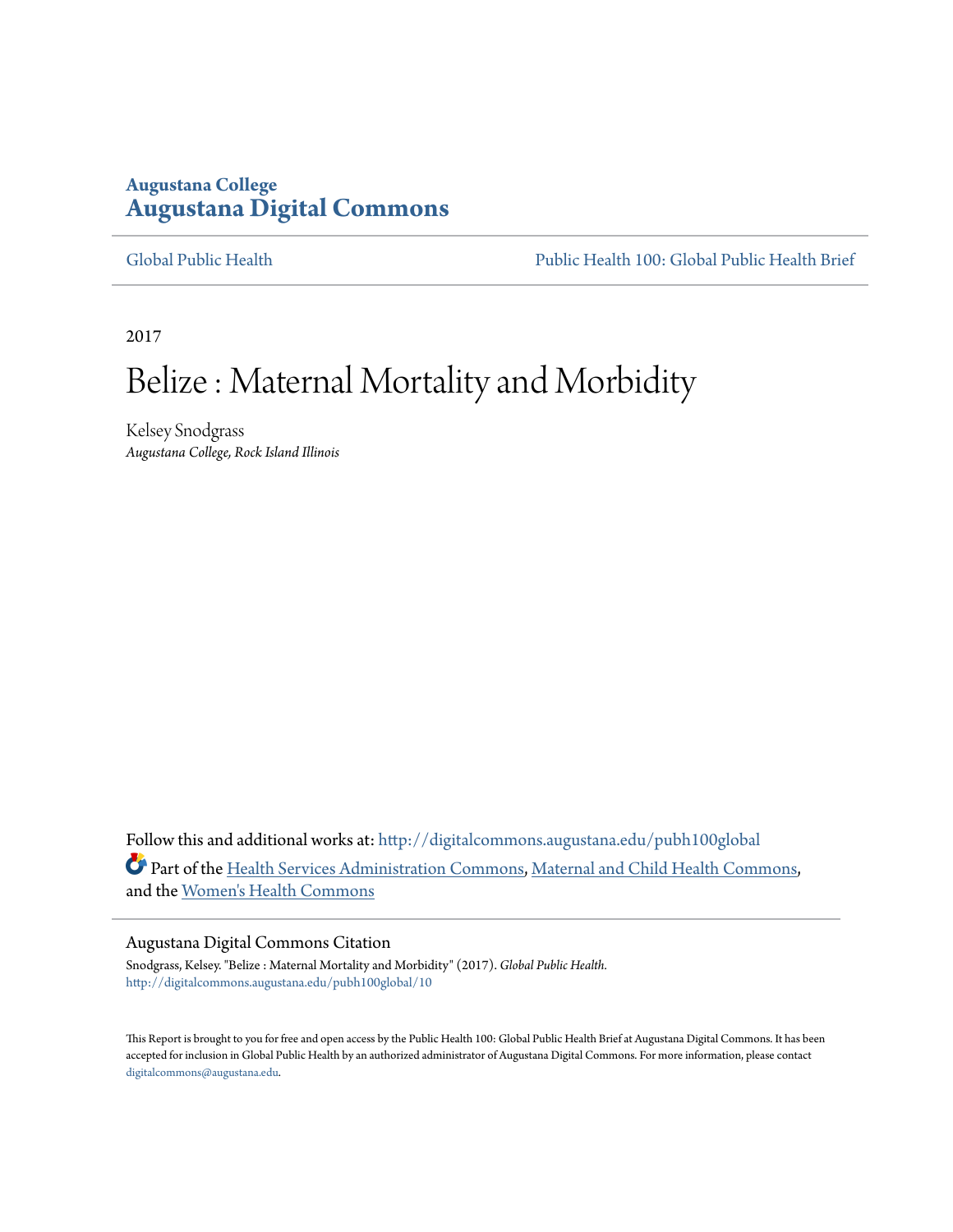# **BELIZE**

**Political Structure:** It is a parliamentary structure. It's dominated by two parties: PUP and UDP. There's an individual judiciary to guarantee rights. There are elected representatives in the National Assembly and Cabinet of the Prime Minister

### Population: Major Challenges:  $\bullet$ Lack of physicians Maternal  $\bullet$ mortality HIV High deforestation rates Increasing  $\bullet$ disparities among those in poverty **Bad pollution** Information from: Casado Internet Group (2010)

A major issue in Belize is the morbidity and mortality caused by pregnancy and childbirth complications. There is a high rate of death and injury due to many different factors. As seen in the figure below according to Bell et al, it's a landslide.



The biggest issue is that some people don't have easily accessible and affordable health care. People without access in these areas (either due to the cost or lack of means of transportation to travel to the hospital) usually use a midwife in



town that is brought to the home to perform the delivery. Midwives are very professional and many have exceptionally high success rates. Unfortunately though, if there are some complications where anything more intensive must be done, i.e. a C-section, midwives may not be capable. When interviewing families and midwives in Belize, Samantha Davis (2011) found a midwife who "was unfamiliar with the procedure", so if a baby was flipped feet first in the womb, there may be some complications that the midwife wouldn't know how to handle without proper equipment. Also in some cases, the midwife is not available, leaving the parents-to-be to deliver the baby themselves. This is where most of the complications lie because there's no immediate staff or technology on deck in case something goes awry. This is not an isolated problem either as we see that "the leading causes of hospitalization among adolescent and young adults between ages 15- 19 years and 20 to 29years is related to